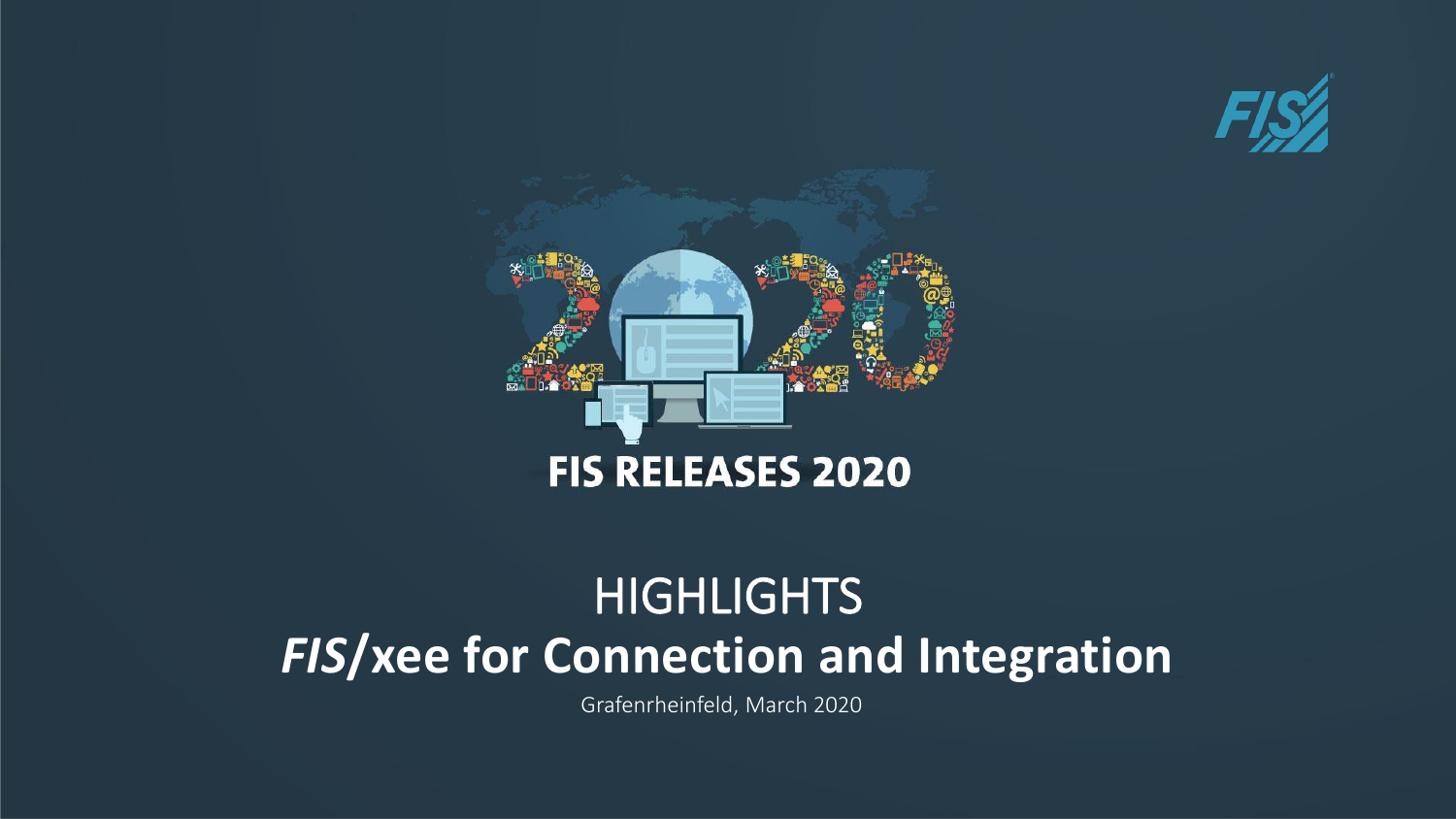# **RELEASE HIGHLIGHTS** *FIS***/xee NOTE**

The specifications and information by FIS Informationssysteme und Consulting GmbH contained in this document are without obligation and non-binding. The information represents only an extract and reflects the current status. FIS expressly reserves the right to make subsequent changes to these specifications and information.

The specifications and information in this document represent confidential information of FIS and must be kept secret by the receiver. In particular, the passing on of these specifications and information to third parties is prohibited.

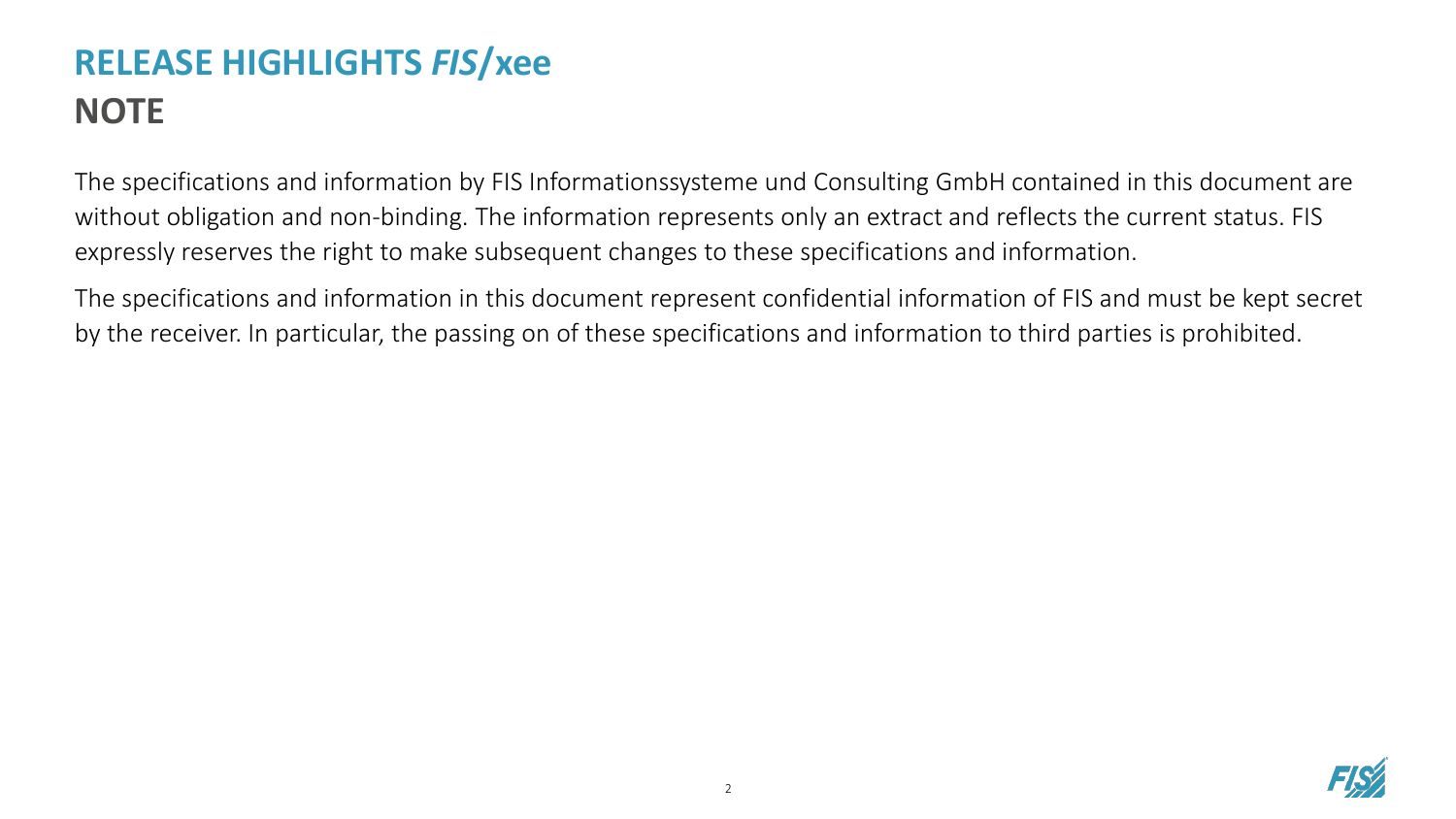# **RELEASE HIGHLIGHTS** *FIS***/xee THE APPLICATION AND ITS BENEFIT**

The connection of business partners, such as customers, vendors or authorities, enables you to optimize the data exchange and, as a consequence, the **information flow** across company borders. Processes, such as purchase-to-pay, can be digitized by means of an EDI solution. This increases the degree of automation of your business processes throughout the company as well as your productivity.

FIS uses *FIS*/xee for EAI and EDI as well as SAP standard tools, such as SAP Process Integration (SAP PI) or SAP Process Orchestration (SAP PO), to connect your systems and business partners inside and outside the company. As a consequence, you create a consistent system landscape that makes you more future-oriented and competitive.

#### **Your benefit:**

- Optimization and acceleration of the information flow across company borders
- Continuous concatenation of your business processes due to the avoidance of media changes
- Intensification of your business relationships and increase of customer retention
- Permanent availability
- Reduction of error rate since no manual data entry required
- Reduced costs through saving of packaging material, postage and fax costs

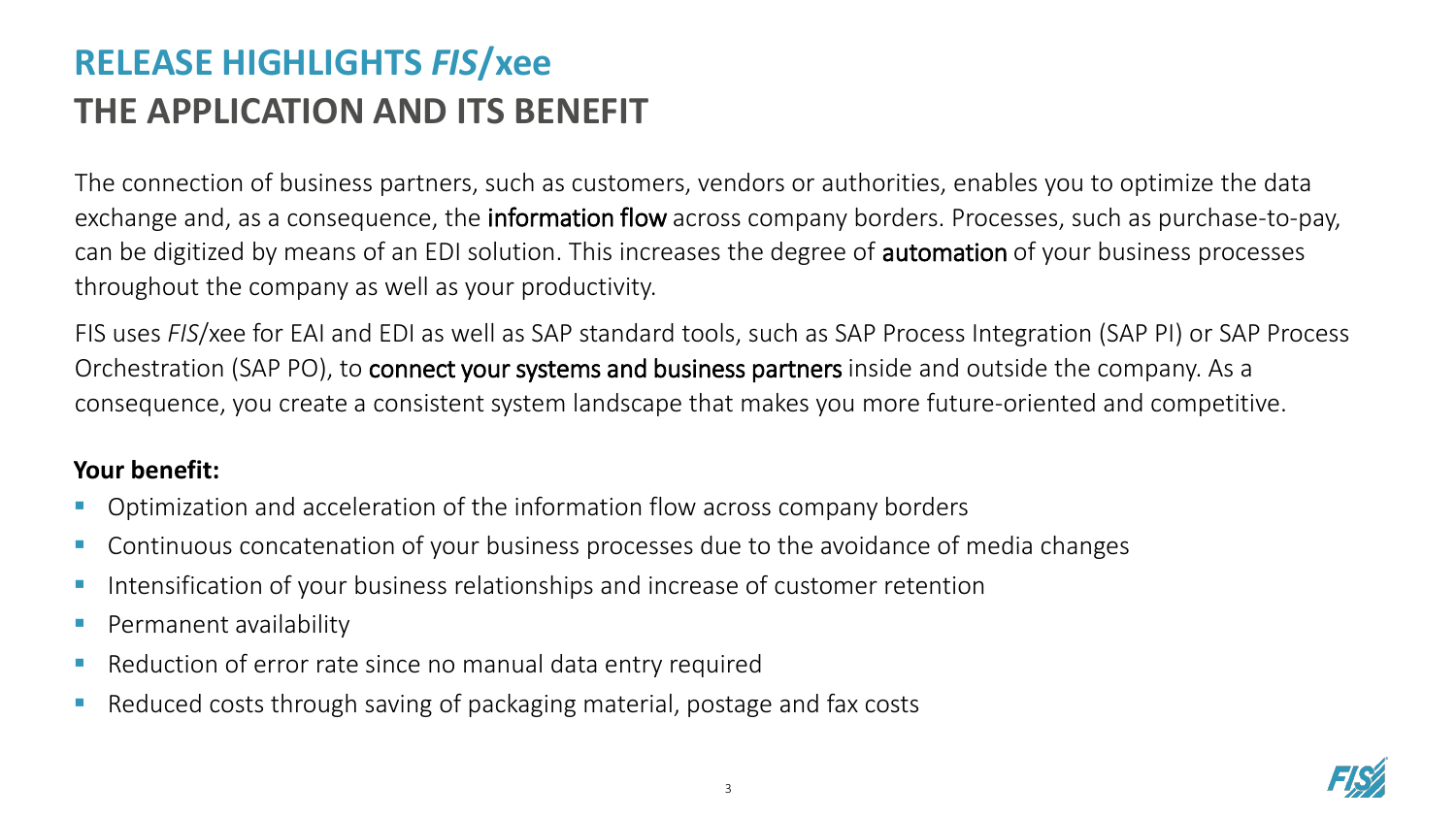### **RELEASE HIGHLIGHTS** *FIS***/xee NextGeneration**

#### **2020 – Latest developments**

#### **• OFTP2 recertification**

**• The ODETTE.org certification was successfully renewed.** 

#### ▪ Optional backup of the inbound file in the transmission channel

▪ To protect large files, confidential or personal data, you can now select whether or not the inbound file is to be saved.

#### **EXIMPLE Simplified certificate transmission via OFTP**

▪ To simplify the communication with partners via OFTP, your own certificate can be sent to the remote station from the application. In addition, the certificate of the communication partner can be requested. This simplifies and accelerates the transmission of certificates.

#### ▪ Context-dependent help

• To simplify work in the Web application, help can be called in the Web interface. To quickly find the relevant information, the corresponding section of the help is opened depending on the context.

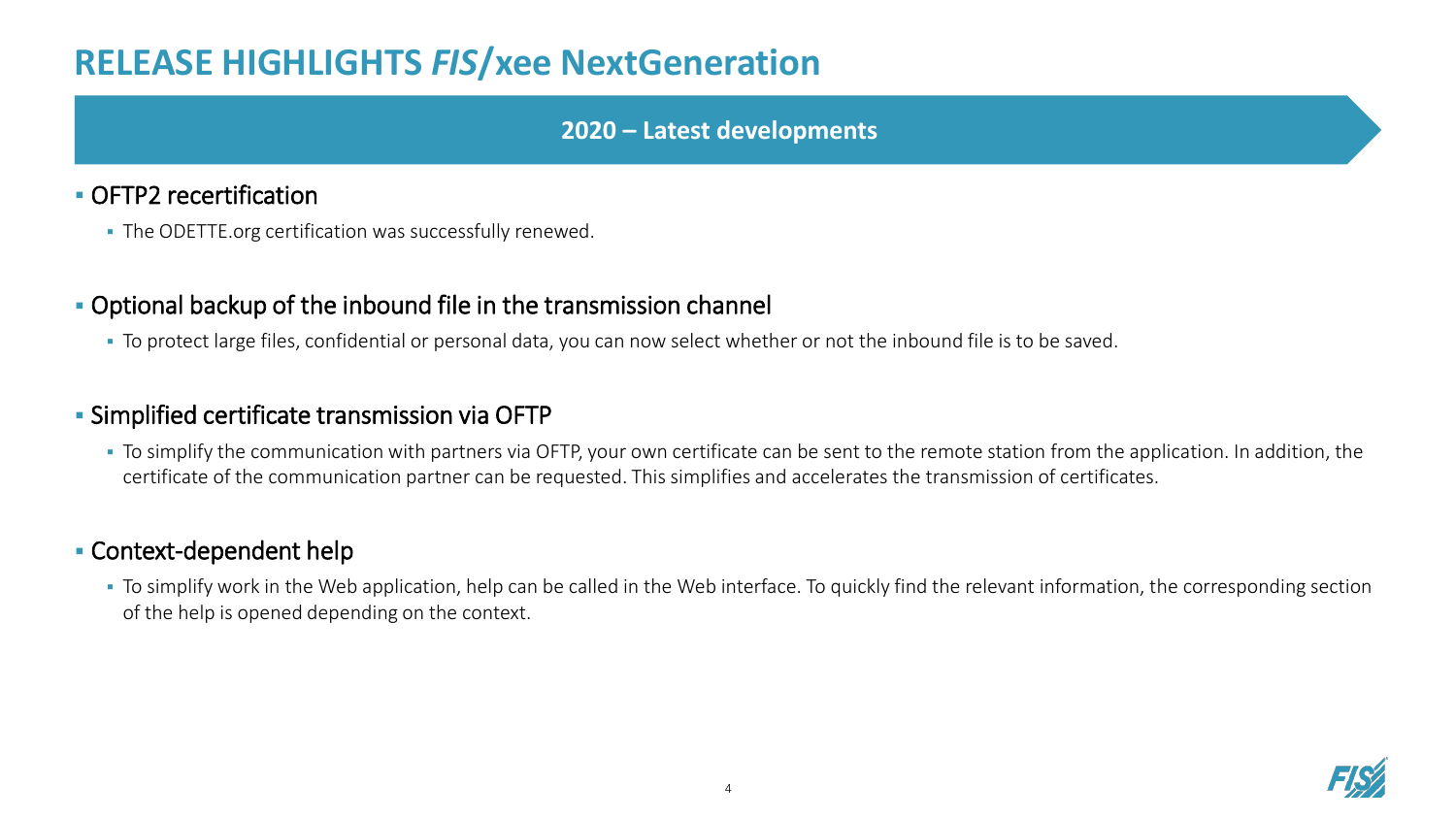### **RELEASE HIGHLIGHTS** *FIS***/xee NextGeneration**

#### **2020 – Latest developments**

#### **• Global availability of certificates**

▪ To simplify the availability of certificates and reduce the installation effort of certificates, private certificates can now be configured in the global parameters for HTTP and Web service communications. An additional registration of the certificate is not necessary.

#### **.** Increase of usability through accesses

• In order to be able to switch between applications more quickly, direct accesses have been integrated by means of which users can immediately access the required information. When it comes to AS2 or OFTP communication, it is now possible to go from the configuration directly to the remote station or to the communication channels. You can also go from the transmission details directly to the corresponding IDoc or immediately to the document in the SAP system.

#### **• Design of partner/message relationships**

▪ To be able to recognize a partner/message relationship more quickly, a name can be optionally assigned. In addition, the graphical display of the time control shows immediately whether it is active or inactive.

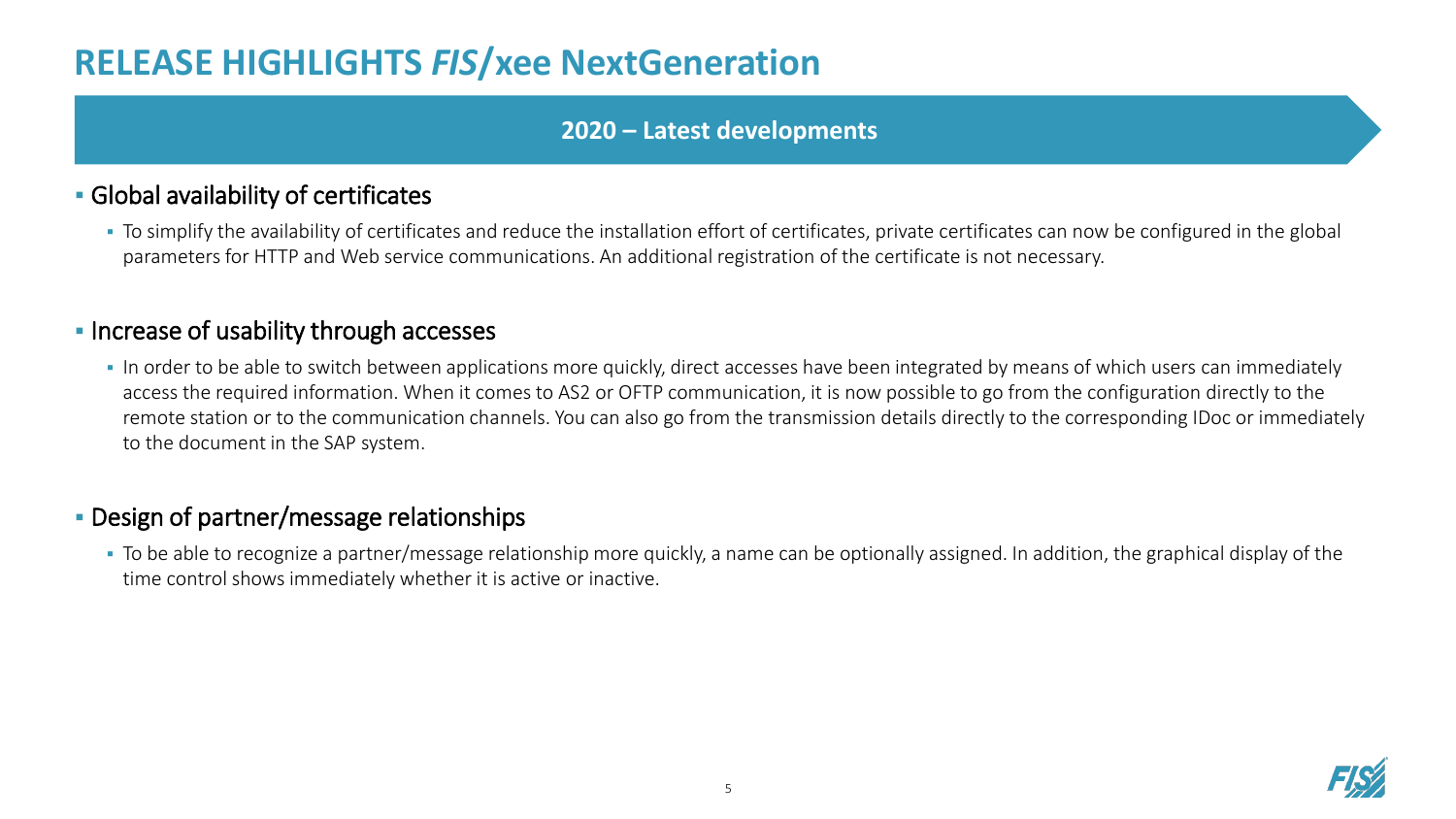### **RELEASE HIGHLIGHTS** *FIS***/xee NextGeneration**

#### **2020 – Latest developments**

#### ▪ New activity "Receive transmission"

▪ To reduce the repetition rate of transmissions or avoid processes with incomplete information, the "Receive transmission" activity can now be used. This activity waits for the receipt of a specific message and then continues the defined process. In this way, the process can be continued with complete information.

#### ▪ Graphical display of the process file and syntax check

▪ To simplify the analysis of processes, the graphical display of process files can be downloaded. Furthermore, the syntax is checked either manually or by the system when saving and the user is notified of any incorrect tasks in the process.

#### ▪ Workbench: "File management"

■ For the efficient implementation of mappings or processes, files (e.g. mappings) can be uploaded or downloaded to the SAP system directly in the Workbench. As a consequence, files can be used or made available without closing the application.